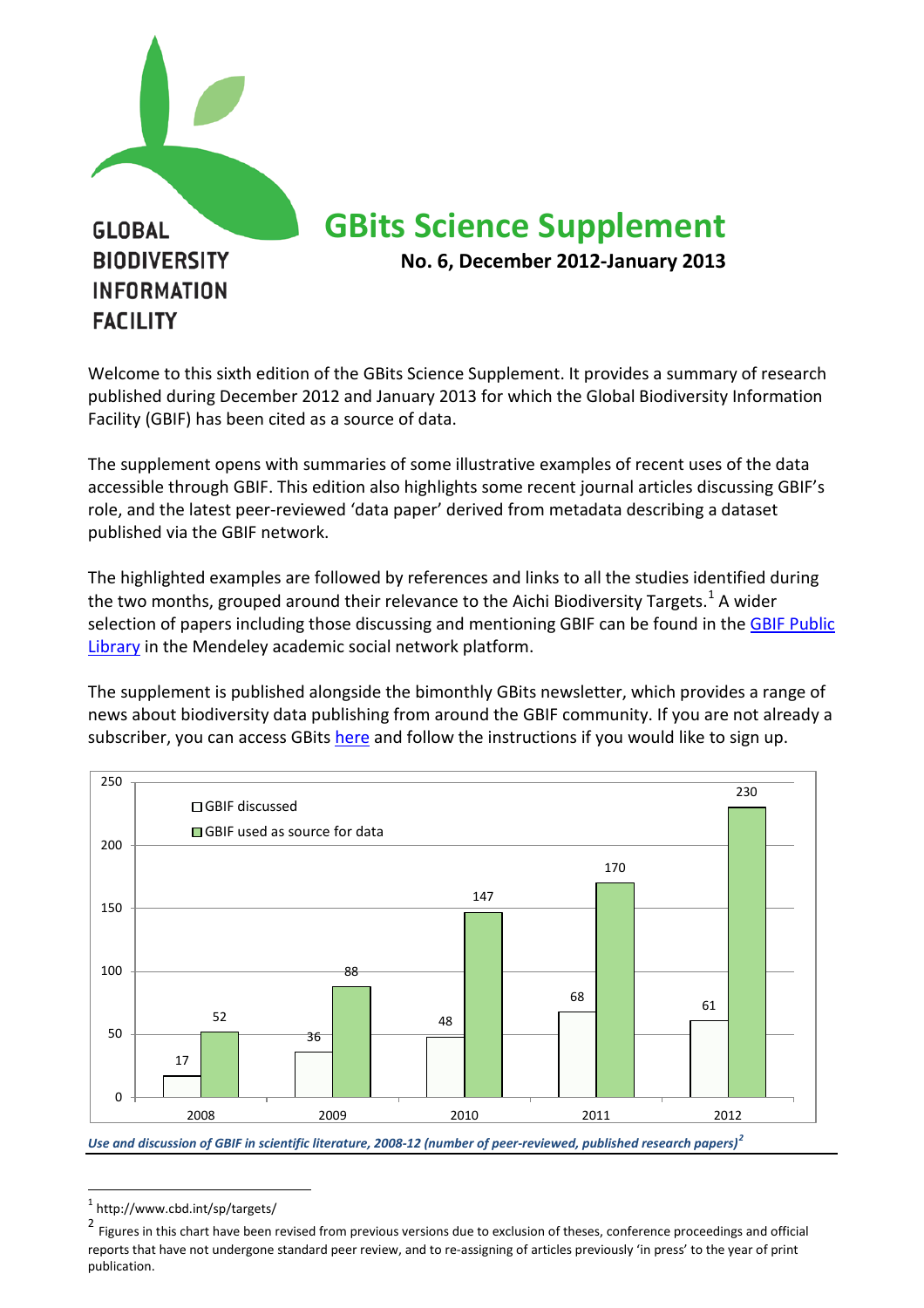# **Threatened species and protected areas**

#### **IDENTIFYING KEY AREAS FOR BIRDS IN A BIODIVERSITY HOTSPOT**

**Example:** Ríos-Muñoz, C.A. & Navarro-Sigüenza, A.G., 2012. Patterns of species richness and biogeographic regionalization of the avifaunas of the seasonally dry tropical forest in Mesoamerica. *Studies on Neotropical Fauna and Environment*, (November 2012), pp.1–12. Available at:<http://www.tandfonline.com/doi/abs/10.1080/01650521.2012.734175>

**Summary:** In this study, César Antonio Ríos-Muñoz, winner of the 2011 GBIF Young Researchers Award, and Adolfo G. Navarro-Sigüenza from the National Autonomous University of Mexico (UNAM), looked at the patterns of bird distributions in a specific ecosystem in Mesoamerica.

The researchers analysed biogeographic relationships of 650 resident bird species of the seasonally dry lowland tropical forests of Mexico and Central America, among the most endangered ecosystems in the world. These forests are rich in species, many of which are endemic. About 40 per cent of the bird species in the area are restricted to this habitat.

Occurrence data for the 650 species of birds studied came from scientific literature, museum specimens, field guides and online scientific collection databases including GBIF. Based on these, the researchers employed modelling techniques to produce maps of species richness and areas of endemism (clusters of unique species), to help identify key locations for the conservation of birds in the region.

### **Impacts of climate change**

### **MODELLING THE IMPACT OF CLIMATE CHANGE ON ARCTIC AND SUBARCTIC SPECIES**

**Example**: Hof, A.R., Jansson, R. & Nilsson, C., 2012. Future climate change will favour nonspecialist mammals in the (sub)arctics. *PloS one*, 7(12), p.e52574. Available at: <http://www.ncbi.nlm.nih.gov/pubmed/23285098>

**Summary**: This paper, by researchers from Umeå University in Sweden, suggests that climate change will favour most mammals currently occupying Arctic and subarctic Europe, so long as they are able to disperse to suitable areas. The conclusion runs contrary to the expectation that species in high latitudes will be especially susceptible to a warming climate.

Anouschka Hof, one of the presenters at the 2012 GBIF science symposium and lead author of this paper, together with Roland Jansson and Christer Nilsson, modelled future distributions for mammal species currently resident in the far North of Europe, as well as some potential colonizers from further South. Occurrence records for 61 species were gathered from national databases in Norway, Sweden and Finland, and from the GBIF data portal.

The results, based on climate scenarios for 2080, indicated that 43 out of the 61 species studied would expand and shift their ranges, mainly to the north-east, assuming they were fully able to disperse to suitable areas. Nevertheless, species specializing in alpine habitats, such as Arctic fox, Norway lemming and wolverine, would likely see their ranges contract. If the ability to disperse is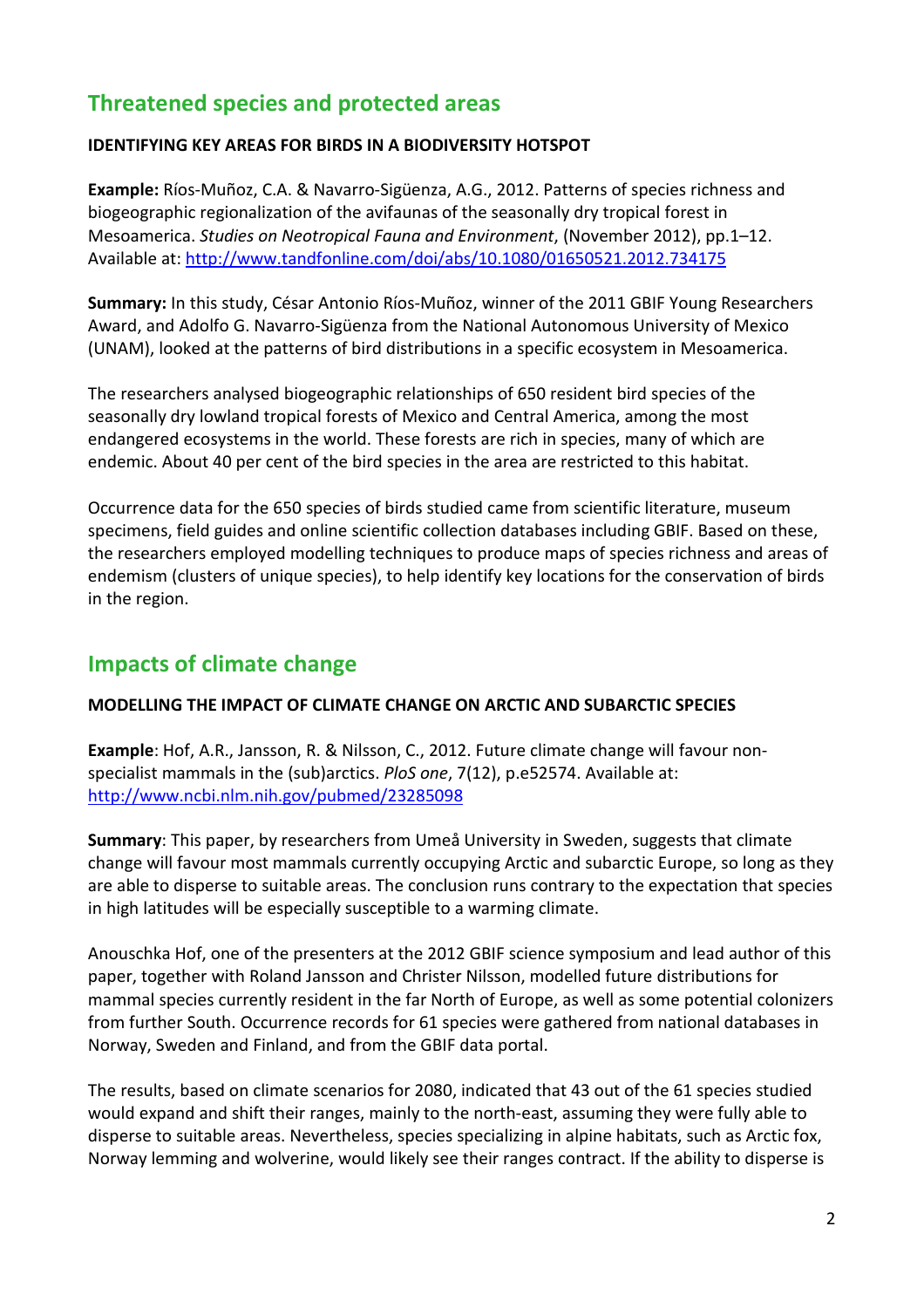severely limited, for example due to roads or industrial developments, most mammal species would lose range, but none is projected to become extinct due to climate change.

The study also predicts that the climate in Arctic and subarctic Europe will become suitable for ten more mammalian species, including eight bat species, and that the region is thus likely to become richer in mammal species. This may have unexpected consequences, such as a the coexistence of large predators threatening populations of prey species – for example, both the grey wolf and brown bear are projected to expand their range and affect the population of European roe deer.

The authors suggest that the reason for the relative stability of mammal species presence under projected climate might be that Arctic regions have experienced large climatic shifts in the past, filtering out sensitive and range-restricted species.

## **Improving availability of high-quality biodiversity data**

### **ANALYSING THE DATA PUBLISHED THROUGH A GBIF NATIONAL NODE**

**Example**: Otegui, J. et al., 2013. Assessing the Primary Data Hosted by the Spanish Node of the Global Biodiversity Information Facility (GBIF) G. P. S. Raghava, ed. *PLoS ONE*, 8(1), p.e55144. Available at:<http://dx.plos.org/10.1371/journal.pone.0055144>

This study, carried out with the support of the GBIF Secretariat and co-authored by researchers from the University of Navarra and GBIF Spain, presents a comprehensive analysis of the biodiversity data hosted by the Spanish node of GBIF on behalf of several institutions in the country. The authors argue that having sufficiently large datasets that are fit for use in science is necessary to effectively understand and cope with the current biodiversity crisis. Assessing the primary biodiversity records served through GBIF Spain, the study concludes that the error level is generally low, and that the available data have the potential to enhance biodiversity research, both locally and globally. However, it notes that many records lack data elements such as georeferencing or taxonomic levels, and that although the remaining information is ample and fit for many uses, improving the completeness of the records would likely increase their usability for science and decision-making.

### **Discussion of GBIF**

### **CLOSING THE TAXONOMIC GAP**

Costello, M.J., May, R.M. & Stork, N.E., 2013. Can We Name Earth's Species Before They Go Extinct? *Science*, 339(6118), pp.413–416. Available at: <http://www.sciencemag.org/cgi/doi/10.1126/science.1230318>

This review article, whose lead author Mark Costello is vice-chair of the GBIF Science Committee, challenges the despairing view that most species will inevitably go extinct before they are described. The authors argue that such worries result from overestimates of how many species may exist, beliefs that the expertise to describe species is decreasing, and alarmist estimates of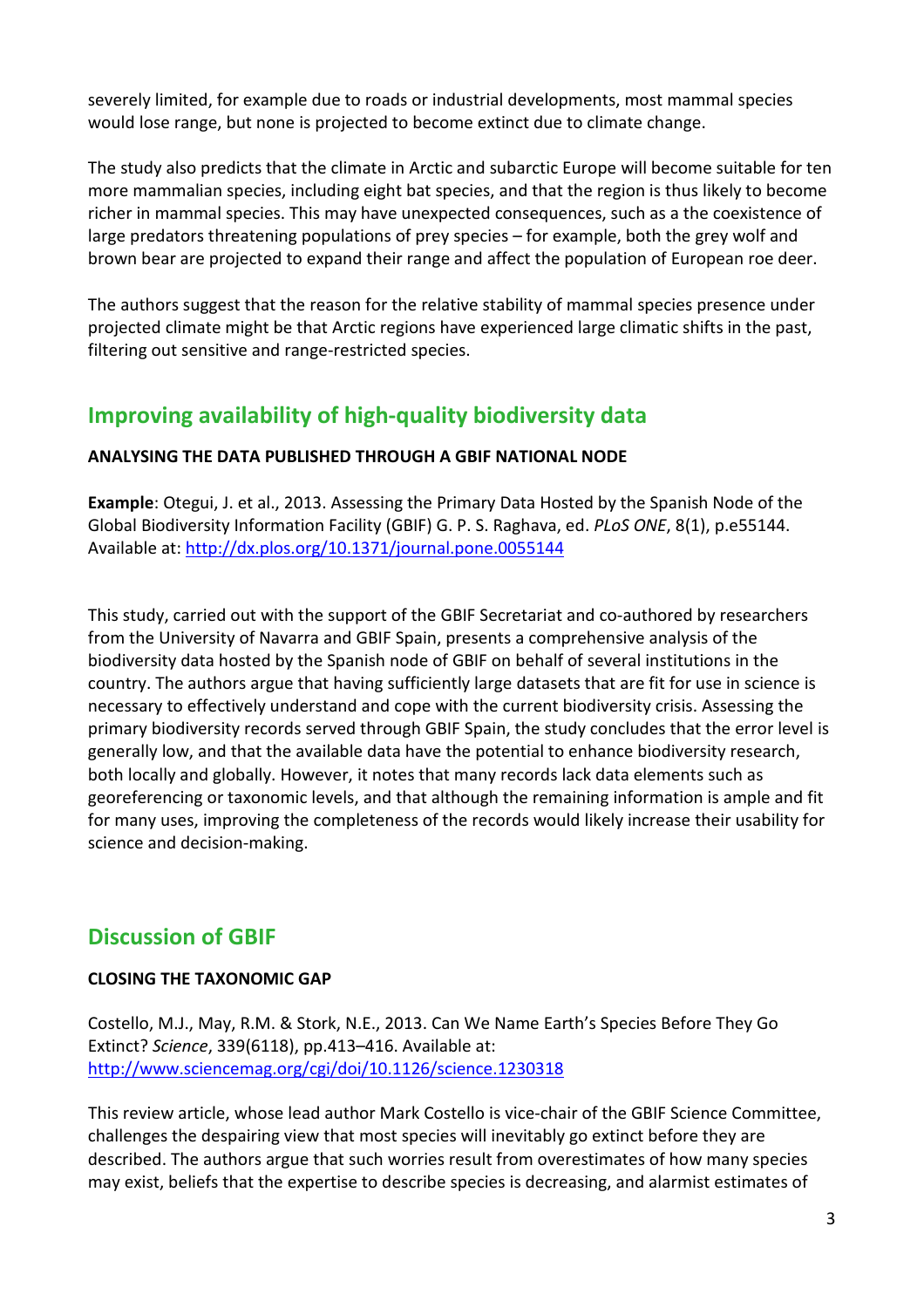extinction rates. They suggest that the number of species on Earth is between two and eight million, of which 1.5 million are named. Noting that conservation efforts are at least delaying extinctions and that there are more taxonomists describing species than ever before, the article proposes practical actions to improve taxonomic productivity and associated understanding and conservation of biodiversity. To help achieve this, the authors note that infrastructures for publishing taxonomic information and data exist and can continue to improve – for example., standardized species distribution data can be published and integrated through GBIF, the Ocean Biogeographic Information System (OBIS) and associated databases. The article notes: "The bottleneck in making progress is not technology; it is having enough people involved and their activities coordinated, and historic knowledge captured in open-access online data-bases."

# **Other selected journal articles discussing or mentioning GBIF**

Appeltans, W. et al., 2012. The Magnitude of Global Marine Species Diversity. *Current Biology*, pp.1–14. Available at:<http://linkinghub.elsevier.com/retrieve/pii/S0960982212011384>

Costello, M.J. et al., 2013. Global Coordination and Standardisation in Marine Biodiversity through the World Register of Marine Species (WoRMS) and Related Databases H. Browman, ed. *PLoS ONE*, 8(1), p.e51629. Available at:<http://dx.plos.org/10.1371/journal.pone.0051629>

Pereira, H.M. et al., 2013. Essential Biodiversity Variables. *Science*, 339(6117), pp.277–278. Available at:<http://www.sciencemag.org/cgi/doi/10.1126/science.1229931>

Pardo, I. et al., 2013. A Novel Method to Handle the Effect of Uneven Sampling Effort in Biodiversity Databases D. L. Roberts, ed. *PLoS ONE*, 8(1), p.e52786. Available at: <http://dx.plos.org/10.1371/journal.pone.0052786>

Triebel, D., Hagedorn, G. & Rambold, G., 2012. An appraisal of megascience platforms for biodiversity information. *MycoKeys*, 5, pp.45–63. Available at: [http://www.pensoft.net/journals/mycokeys/article/4302/abstract/an-appraisal-of-megascience](http://www.pensoft.net/journals/mycokeys/article/4302/abstract/an-appraisal-of-megascience-platforms-for)[platforms-for](http://www.pensoft.net/journals/mycokeys/article/4302/abstract/an-appraisal-of-megascience-platforms-for)

### **Data paper**

Huang, C.W., Hsiung, T.W., Lin, S.M. & Wu, W.L., 2013. Molluscan fauna of Gueishan Island, Taiwan. *ZooKeys*, 261, pp.1-13. Available at:<http://dx.doi.org/10.3897/zookeys.261.4197>

**Summary:** This paper describes a dataset recording the occurrence and inventory of molluscs on the volcanic Gueishan Island, 10km off the coast of Taiwan. It is based on a survey of literature published from 1934 to 2003, and field observations carried out between 2011 and 2012. In total, these researches recorded 126 mollusc species from 71 genera and 45 families. The field investigation found 14 species not previously identified on the island. The biogeography of the island is especially interesting as its species are thought to have gone through several waves of extinction due to volcanic eruptions, followed by recolonization from neighbouring regions. The manuscript for the peer-reviewed paper was generated from a metadata document through the Integrated Publishing Toolkit (IPT) operated by Taibif, the GBIF node for Chinese Taipei [\(http://taibif.org.tw/ipt/resource.do?r=gueishan\\_island\)](http://taibif.org.tw/ipt/resource.do?r=gueishan_island). The full dataset will shortly be accessible via the GBIF data portal.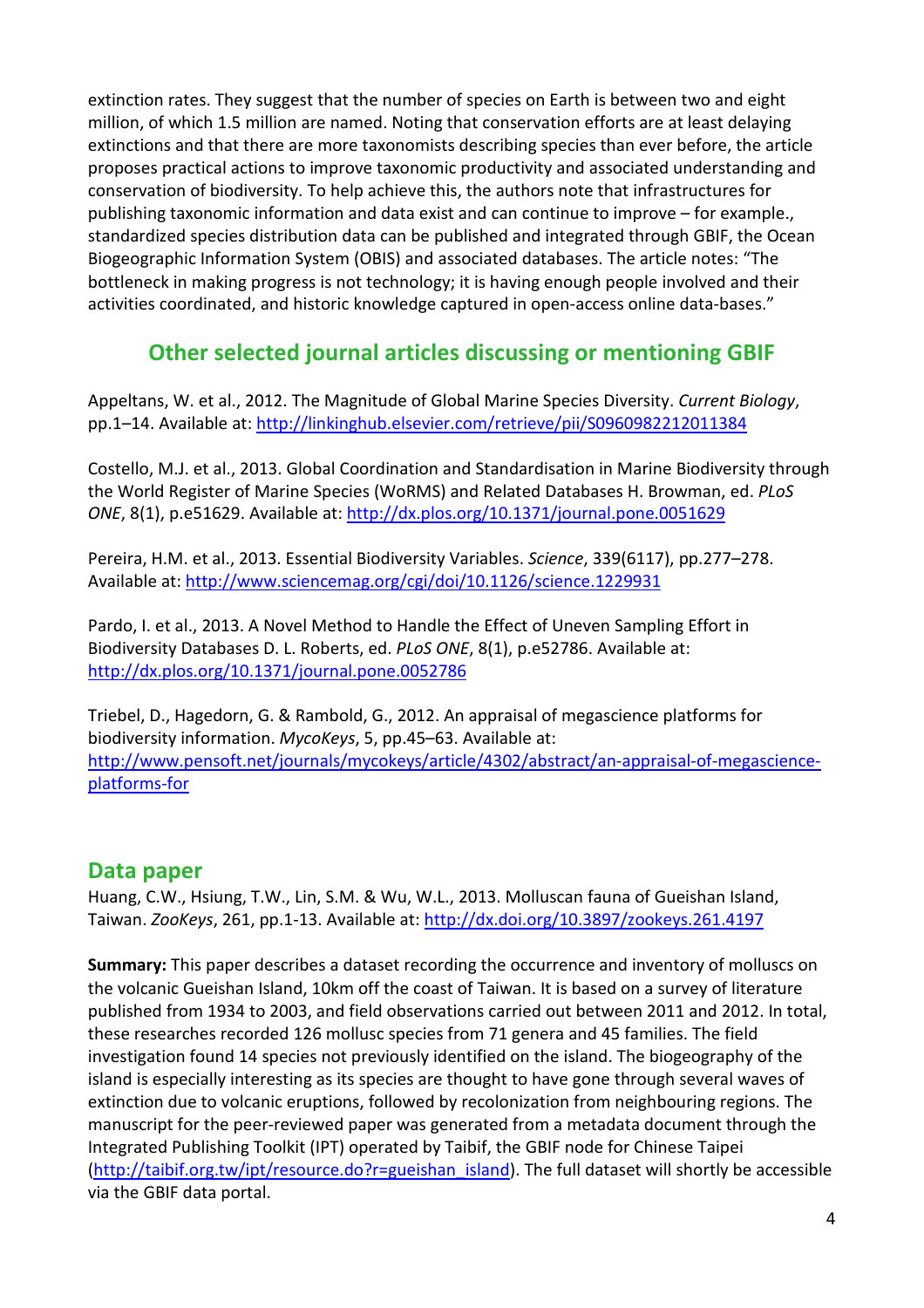# **Research citing GBIF as a source of data, Dec 2012-Jan 2013**

# **Grouped by relevance to Aichi Biodiversity Targets**

### **Strategic Goal B – Reduce direct pressures and promote sustainable use**

### *Target 7. Sustainable management of areas under human use*

Köster, N. et al., 2012. Range size and climatic niche correlate with the vulnerability of epiphytes to human land use in the tropics W. Jetz, ed. *Journal of Biogeography*, online. Available at: <http://doi.wiley.com/10.1111/jbi.12050>

### *Target 9. Invasive alien species*

Capinha, C., Brotons, L. & Anastácio, P., 2012. Geographical variability in propagule pressure and climatic suitability explain the European distribution of two highly invasive crayfish M. McGeoch, ed. *Journal of Biogeography*, online. Available at:<http://doi.wiley.com/10.1111/jbi.12025>

Lindgren, C.J. et al., 2013. The Biology of Invasive Alien Plants in Canada. 12. Pueraria montana var. lobata (Willd.) Sanjappa & Predeep. *Canadian Journal of Plant Science*, 93(1), pp.71–95. Available at:<http://pubs.aic.ca/doi/abs/10.4141/cjps2012-128>

Ouvrard, D. & Burckhardt, D., 2012. First record of the onion psyllid Bactericera tremblayi (Wagner, 1961) in France (Insecta: Hemiptera: Sternorrhyncha: Psylloidea), new symptoms on leek crops and reassessment of the B. nigricornis -group distribution. *EPPO Bulletin*, 42(3), pp.585–590. Available at:<http://doi.wiley.com/10.1111/epp.12005>

Wearne, L.J. et al., 2013. Potential Distribution and Risk Assessment of an Invasive Plant Species: A Case Study of Hymenachne amplexicaulis in Australia. *Human and Ecological Risk Assessment: An International Journal*, 19(1), pp.53–79. Available at: <http://www.tandfonline.com/doi/abs/10.1080/10807039.2012.632293>

### *Target 10. Climate change impacts*

Domisch, S. et al., 2012. Modelling distribution in European stream macroinvertebrates under future climates. *Global Change Biology*, p.n/a–n/a. Available at: <http://doi.wiley.com/10.1111/gcb.12107>

Fagundez, J., 2012. Heathlands confronting global change: drivers of biodiversity loss from past to future scenarios. *Annals of Botany*. Available at: <http://aob.oxfordjournals.org/cgi/doi/10.1093/aob/mcs257>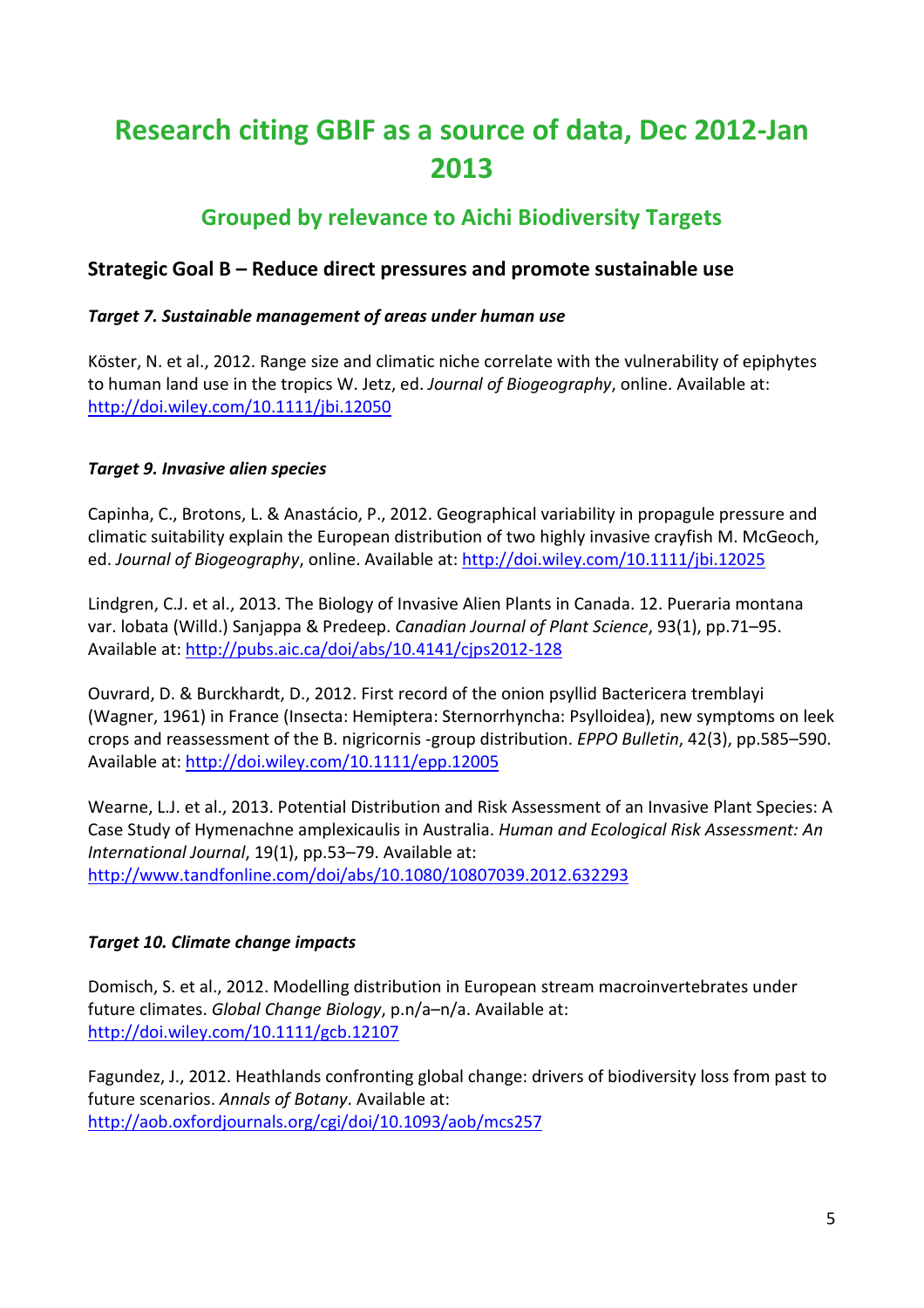### **Strategic Goal C: Improve status of biodiversity by safeguarding ecosystems, species and genetic diversity**

### *Target 11: Improve coverage and management of protected areas*

Bosso, L. et al., 2012. Modelling geographic distribution and detecting conservation gaps in Italy for the threatened beetle Rosalia alpina. *Journal for Nature Conservation*, online. Available at: <http://linkinghub.elsevier.com/retrieve/pii/S1617138112001021>

Cuervo-Robayo, A.P. & Monroy-Vilchis, O., 2012. Distribución potencial del jaguar Panthera onca (Carnivora: Felidae) en Guerrero, México: persistencia de zonas para su conservación. *Revista de biologia tropical*, 60(3), pp.1357–1367. Available at: <http://www.scielo.sa.cr/pdf/rbt/v60n3/a33v60n3.pdf>

### *Target 12. Threatened species and extinctions*

García-Rangel, S. & Pettorelli, N., 2012. Thinking spatially: The importance of geospatial techniques for carnivore conservation. *Ecological Informatics*. Available at: <http://linkinghub.elsevier.com/retrieve/pii/S157495411200115X>

Wu, T. et al., 2012. Modeling the Distribution of Rare or Cryptic Bird Species of Taiwan. *Taiwania*, 57(4), pp.342–358. Available at:<http://tai2.ntu.edu.tw/taiwania/pdf/tai.2012.57.4.342.pdf>

### *Target 19. Improve the science base*

Alcorn, D. & Stone, R., 2012. First Records of the Genus Lepidion (Gadiformes: Moridae) from Alaska. *Northwestern Naturalist*, 93(3), pp.228–232. Available at: <http://www.bioone.org/doi/abs/10.1898/12-05.1>

Chiang, Y.-C., Huang, B.-H. & Liao, P.-C., 2012. Diversification, Biogeographic Pattern, and Demographic History of Taiwanese Scutellaria Species Inferred from Nuclear and Chloroplast DNA K. A. Crandall, ed. *PLoS ONE*, 7(11), p.e50844. Available at: <http://dx.plos.org/10.1371/journal.pone.0050844>

Collevatti, R.G. et al., 2012. Drawbacks to palaeodistribution modelling: the case of South American seasonally dry forests R. Pearson, ed. *Journal of Biogeography*, online. Available at: <http://doi.wiley.com/10.1111/jbi.12005>

Costion, C.M. & Lorence, D.H., 2012. The Endemic Plants of Micronesia: A Geographical Checklist and Commentary. *Micronesia*, 43(1), pp.51–100. Available at: [http://www.uog.edu/up/micronesica/dynamicdata/assetmanager/images/vol43/costion.lorence%](http://www.uog.edu/up/micronesica/dynamicdata/assetmanager/images/vol43/costion.lorence%20micronesica%2043%281%29.pdf) [20micronesica%2043%281%29.pdf](http://www.uog.edu/up/micronesica/dynamicdata/assetmanager/images/vol43/costion.lorence%20micronesica%2043%281%29.pdf) 

Dimond, J.L. et al., 2012. A simple temperature-based model predicts the upper latitudinal limit of the temperate coral Astrangia poculata. *Coral Reefs*. Available at: <http://www.springerlink.com/index/10.1007/s00338-012-0983-z>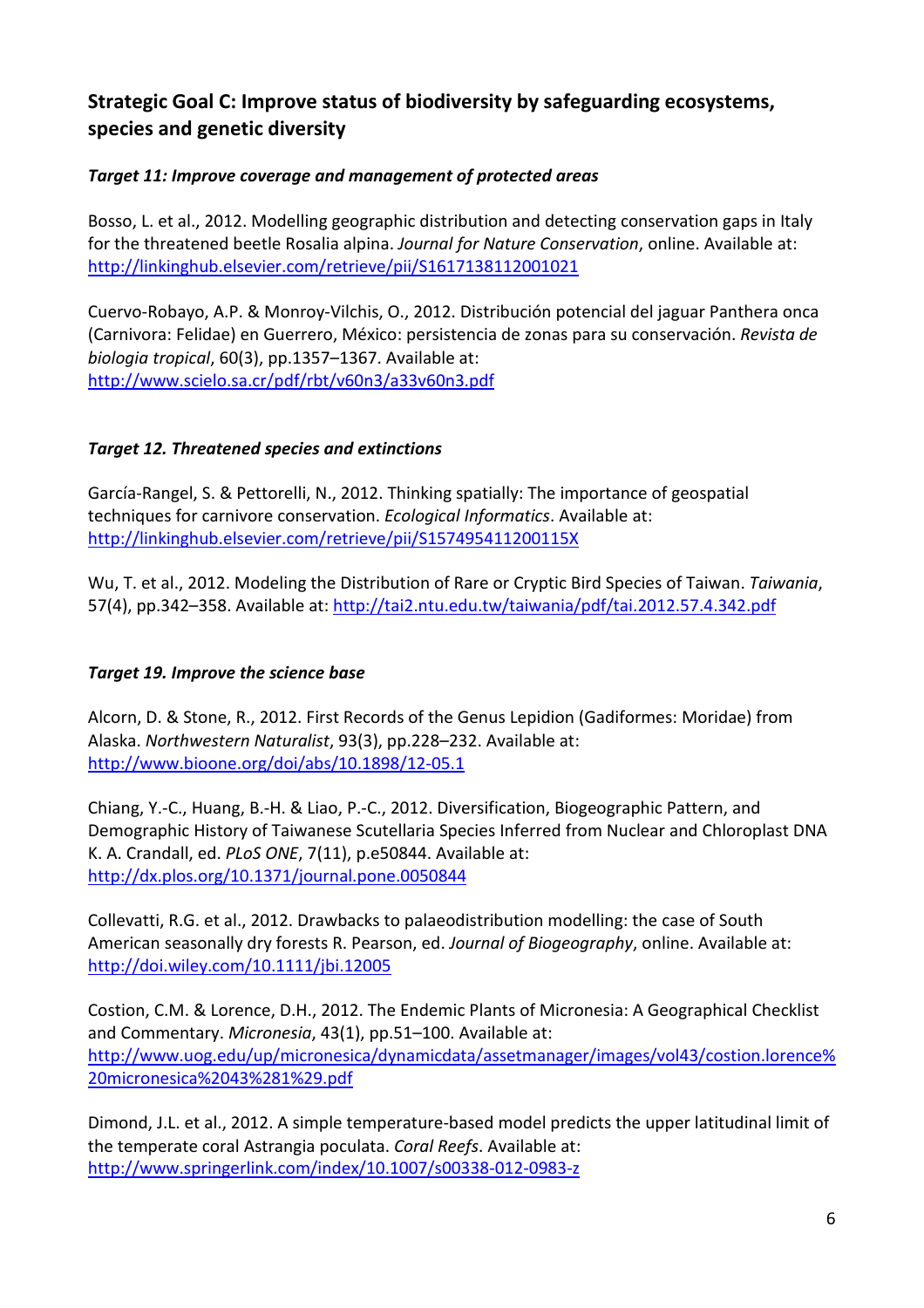Furze, J. et al., 2012. Algorithms for the Characterisation of Plant Strategy Patterns on a Global Scale. *American Journal of Geographic Information System*, 1(3), pp.72–99. Available at: <http://article.sapub.org/10.5923.j.ajgis.20120103.05.html>

Gérard, P.R. et al., 2012. Chilled but not frosty: understanding the role of climate in the hybridization between the Mediterranean Fraxinus angustifolia Vahl and the temperate Fraxinus excelsior L. (Oleaceae) ash trees P. Ladiges, ed. *Journal of Biogeography*, online. Available at: <http://doi.wiley.com/10.1111/jbi.12021>

Greve, L. & Andersen, T., 2012. Lacewings (Neuroptera) and Alderflies (Megaloptera) from Finnmark, northern Norway. *Norwegian Journal of Entomology*, 59. Available at: <http://biolitt.biofokus.no/rapporter/nje/59-2/nje-vol59-no2-122-132-greve.pdf>

Hand, R., Hadjikyriakou, G. & Zetzsche, H., 2012. Scaligeria alziarii (Apiaceae), a new sibling species of S. napiformis from Cyprus. *Willdenowia - Annals of the Botanic Garden and Botanical Museum Berlin-Dahlem*, 42(2), pp.199–207. Available at:

[http://openurl.ingenta.com/content/xref?genre=article&issn=0511-](http://openurl.ingenta.com/content/xref?genre=article&issn=0511-9618&volume=42&issue=2&spage=199) [9618&volume=42&issue=2&spage=199](http://openurl.ingenta.com/content/xref?genre=article&issn=0511-9618&volume=42&issue=2&spage=199)

Kjærstad, G., Webb, J.M. & Ekrem, T., 2012. A review of the Ephemeroptera of Finnmark – DNA barcodes identify Holarctic relations. *Norwegian Journal of Entomology*, 59, pp.182–195. Available at:<http://biolitt.biofokus.no/rapporter/nje/59-2/nje-vol59-no2-182-195-kjaerstad.pdf>

Nel, H.A., Perissinotto, R. & Taylor, R.H., 2012. Diversity of bivalve molluscs in the St Lucia Estuary, with an annotated and illustrated checklist. *African Invertebrates*, 53(2), pp.503–525. Available at: [http://www.africaninvertebrates.org.za/Uploads/183b32fe-fc9d-4e6c-9528](http://www.africaninvertebrates.org.za/Uploads/183b32fe-fc9d-4e6c-9528-eb07e31d8765/Nel_etal_2012_AfrInvertebr_BivalvesStLucia_LR.pdf) [eb07e31d8765/Nel\\_etal\\_2012\\_AfrInvertebr\\_BivalvesStLucia\\_LR.pdf](http://www.africaninvertebrates.org.za/Uploads/183b32fe-fc9d-4e6c-9528-eb07e31d8765/Nel_etal_2012_AfrInvertebr_BivalvesStLucia_LR.pdf)

Nelson, P.R. et al., 2012. Parmelina yalungana resurrected and reported from Alaska, China and Russia. *The Bryologist*, 115(4), pp.557–565. Available at: <http://www.bioone.org/doi/abs/10.1639/0007-2745-115.4.557>

Reinhardt, J. & Hudson, D., 2012. A review of the life history, invasion process, and potential management of Clavelina lepadiformis Müller, 1776: a recent invasion of the northwest Atlantic. *Management of Biological Invasions*, 3(1), pp.1–13. Available at: <http://www.reabic.net/journals/mbi/2012/Issue1.aspx>

Schidelko, K. et al., 2012. Continental shelf as potential retreat areas for Austral-Asian estrildid finches (Passeriformes: Estrildidae) during the Pleistocene. *Journal of Avian Biology*, online. Available at:<http://doi.wiley.com/10.1111/j.1600-048X.2012.05743.x>

Töpel, M. et al., 2012. Past Climate Change and Plant Evolution in Western North America: A Case Study in Rosaceae C. Lalueza-Fox, ed. *PLoS ONE*, 7(12), p.e50358. Available at: <http://dx.plos.org/10.1371/journal.pone.0050358>

Wang, W. et al., 2012. Glacial expansion and diversification of an East Asian montane bird, the green-backed tit (Parus monticolus) M. Patten, ed. *Journal of Biogeography*, p.online. Available at: <http://doi.wiley.com/10.1111/jbi.12055>